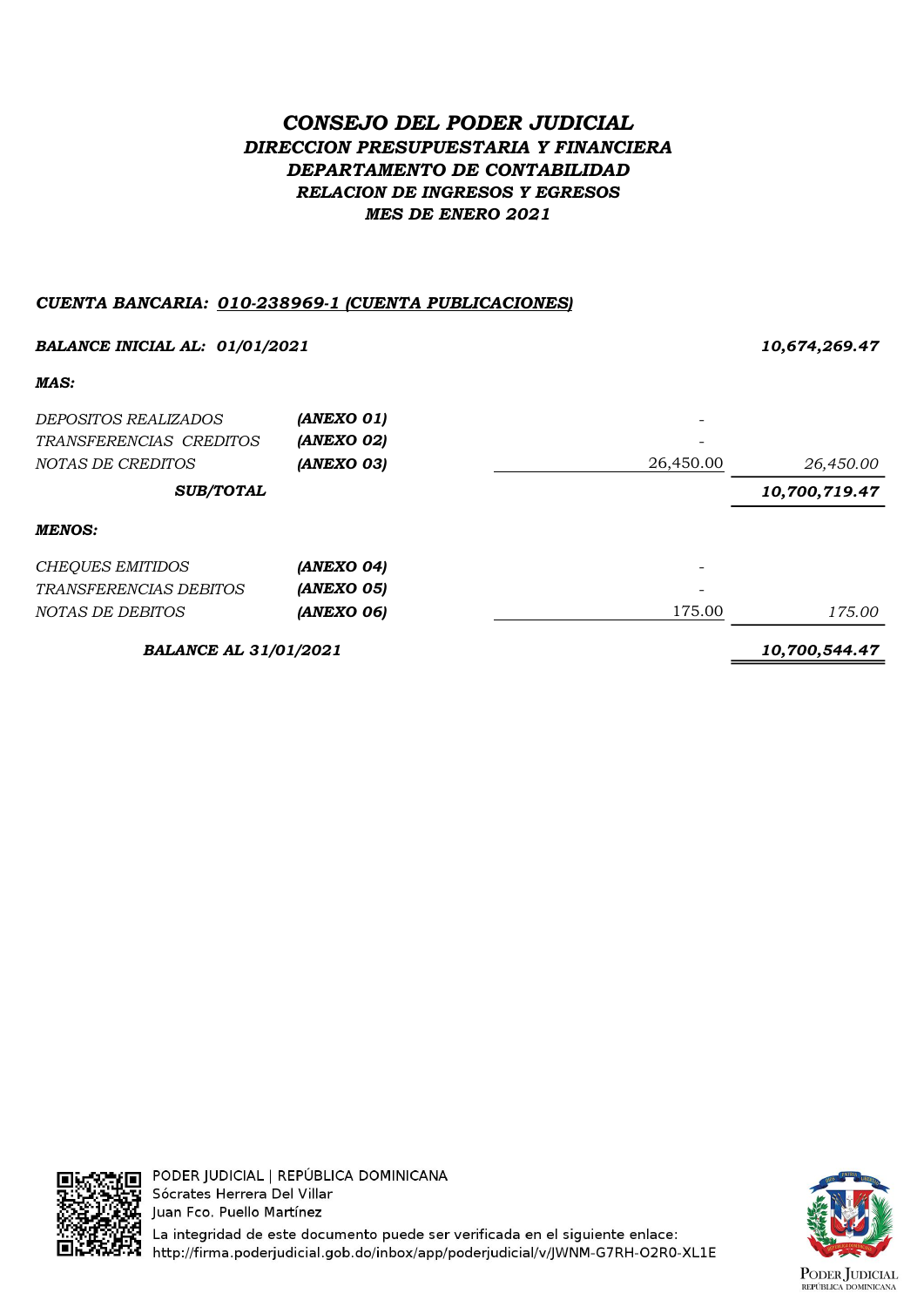## CONSEJO DEL PODER JUDICIAL DIRECCION PRESUPUESTARIA Y FINANCIERA DEPARTAMENTO DE CONTABILIDAD RELACION DE INGRESOS Y EGRESOS MES DE ENERO 2021

FECHA NUM. DESCRIPCION VALOR RD\$ - 1990 - 1990 - 1990 - 1990 - 1990 - 1990 - 1990 - 1990 - 1990 - 1990 - 1990 - 1990 - 1990 - 1990 - 1990 - 19<br>1991 - 1990 - 1990 - 1990 - 1990 - 1990 - 1990 - 1990 - 1990 - 1990 - 1990 - 1990 - 1990 - 1990 - 1990 - 1990 ANEXO 02 TOTAL RD\$ RELACION DE DEPOSITOS REALIZADOS MES DE ENERO 2021 RELACION DE TRANSFERENCIAS CREDITOS MES DE ENERO 2021

ANEXO 01

- 1990 - 1990 - 1990 - 1990 - 1990 - 1990 - 1990 - 1990 - 1990 - 1990 - 1990 - 1990 - 1990 - 1990 - 1990 - 19<br>1991 - 1990 - 1990 - 1990 - 1990 - 1990 - 1990 - 1990 - 1990 - 1990 - 1990 - 1990 - 1990 - 1990 - 1990 - 1990

ANEXO 03

FECHA NUM. DESCRIPCION VALOR RD\$

TOTAL RD\$

## RELACION NOTAS DE CREDITOS MES DE ENERO 2021

| <b>FECHA</b> | NUM. | <b>DESCRIPCION</b>                                | <b>VALOR RD\$</b> |
|--------------|------|---------------------------------------------------|-------------------|
| 31/01/2021   | 235  | CARGO POR CERTIFICACION DE JURAMENTACION DE NOTAR | 500.00            |
| 31/01/2021   | 236  | CARGO POR CERTIFICACION DE JURAMENTACION DE ABOGA | 4,500.00          |
| 31/01/2021   | 237  | CARGO POR CERTIFICACION DE JURAMENTACION DE NOTAR | 3,500.00          |
| 31/01/2021   | 238  | CARGO POR CERTIFICACION DE JURAMENTACION DE ABOGA | 1,800.00          |
| 31/01/2021   | 239  | CARGO POR CERTIFICACION DE JURAMENTACION DE ABOGA | 600.00            |
| 31/01/2021   | 240  | CARGO POR CERTIFICACION DE JURAMENTACION DE ABOGA | 14,100.00         |
| 31/01/2021   | 241  | CARGO POR CERTIFICACION DE JURAMENTACION DE ABOGA | 700.00            |